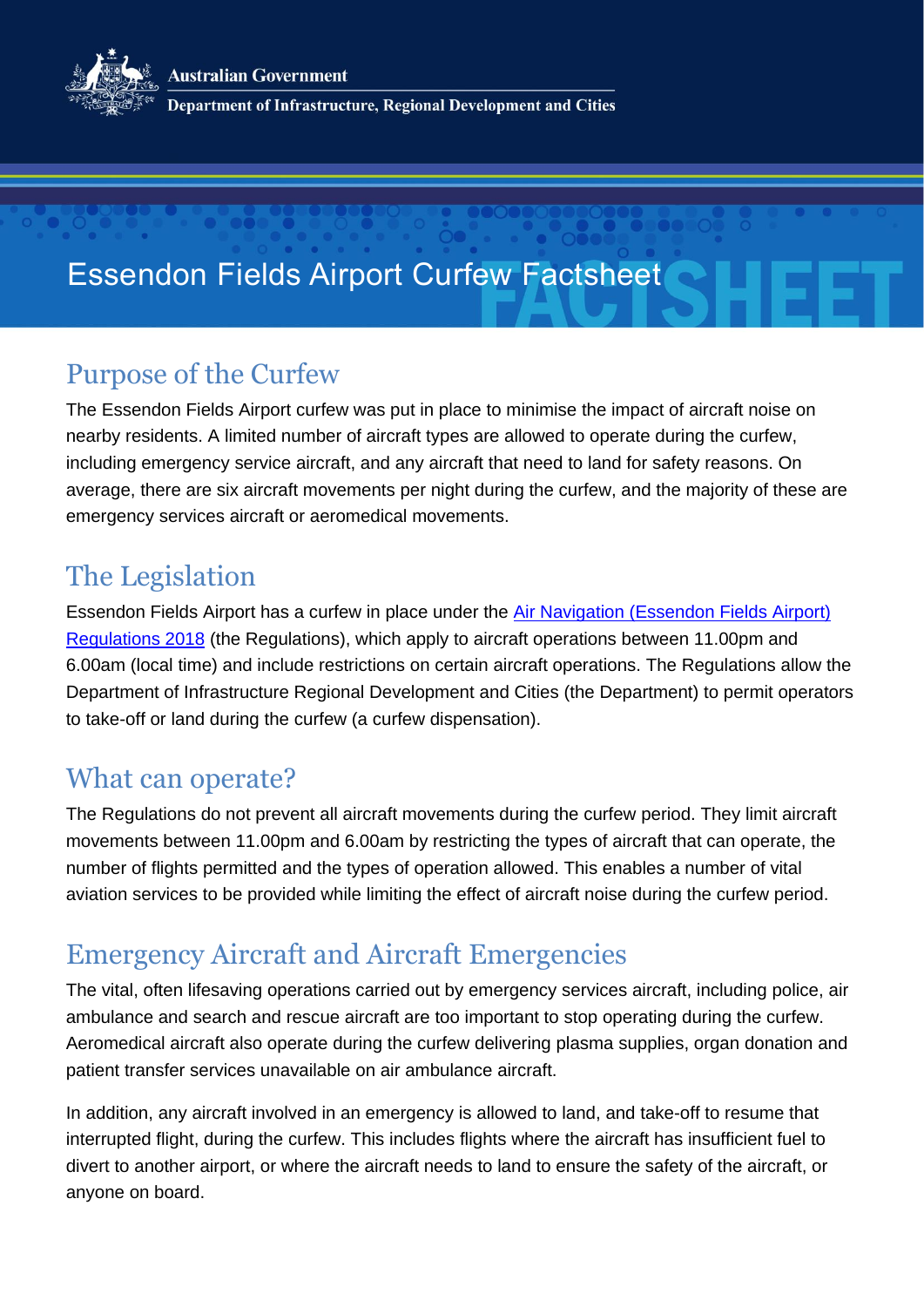

Victorian Air Ambulance and Victorian Police Helicopters. Photos courtesy of Essendon Fields Airport Pty Ltd

#### **Helicopters**

A helicopter may land at, or take-off from, Essendon Fields Airport during a curfew period if it meets international noise standards.

### Jet Aircraft 50,000kg or less

Jet Aircraft with a maximum take-off weight (MTOW) of 50,000kg or less cannot take-off from or land at Essendon Fields Airport during the curfew unless the aircraft is involved in an emergency. Only jet aircraft 45,000kg or less can apply for a curfew dispensation. More information on curfew dispensations is provided under the 'Curfew Dispensations' Section of this fact sheet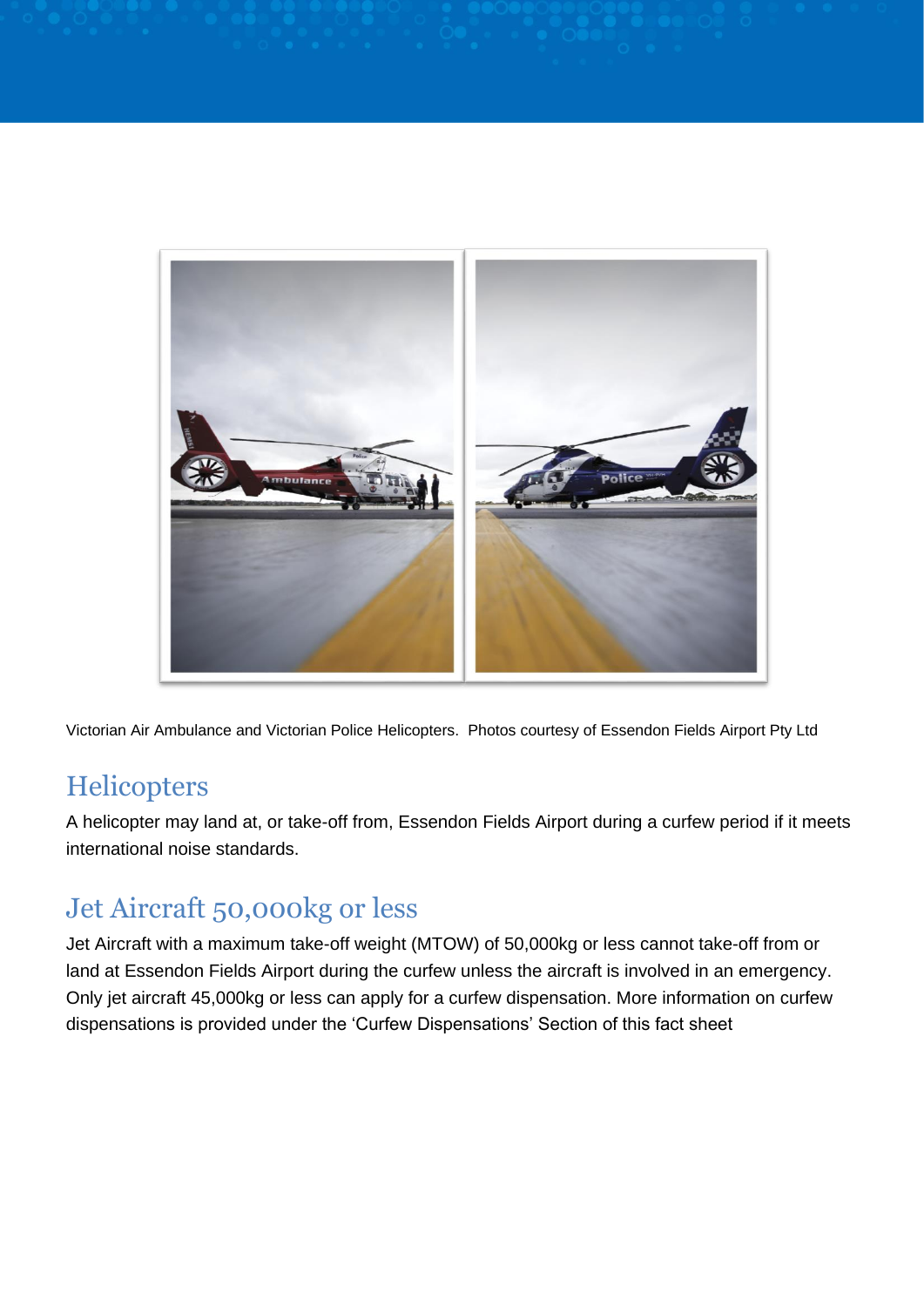# Propeller-driven Aircraft

Propeller-driven aircraft are used to deliver essential goods and services, including medical services, to regional and remote locations in Australia. Propeller-driven aircraft with an MTOW under 8,618kgs (small aircraft) are permitted to operate during the curfew.

Larger propeller-driven aircraft must comply with noise levels set in the Regulations in order to operate during the curfew period. Operators of Regular Public Transport aircraft are discouraged from operating during the curfew period.



Photo courtesy of Essendon Fields Airport Pty Ltd

#### Use of Essendon Fields Airport as an Alternate Airport

Under the Regulations, Essendon Fields Airport is not to be nominated or used as a planned alternate airport. The [Noise Abatement Procedures](http://www.airservicesaustralia.com/aircraftnoise/aircraft-operations/noise-abatement-procedures/) in the Aeronautical Information Publication used by pilots do not allow the use of Essendon Fields Airport as an unplanned alternate.